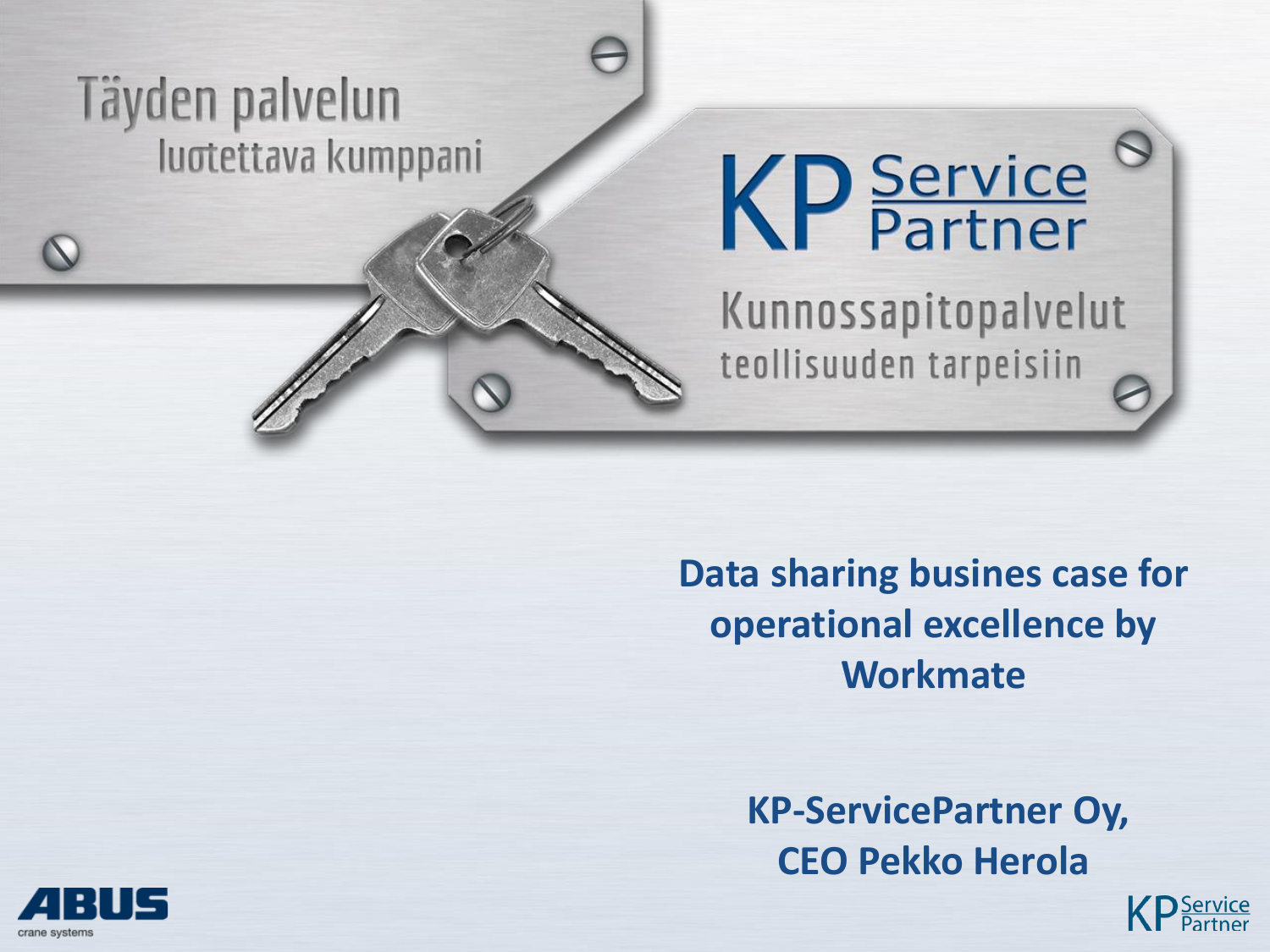# **KP-ServicePartner Oy**

# Most wanted partner

ABUS Crane Systems, Cranes lifecycle services

- Smart digital systems and solutions
- Lifecycle service for industry

#### Key data for 2019

- KP-ServicePartner Oy was founded in 2003
- Employees 100
- Customer satisfaction, NPS 8,5
- Safety **LTA** 0



**SODANKYLÄ** 

**KEMI** 

**OULU** 

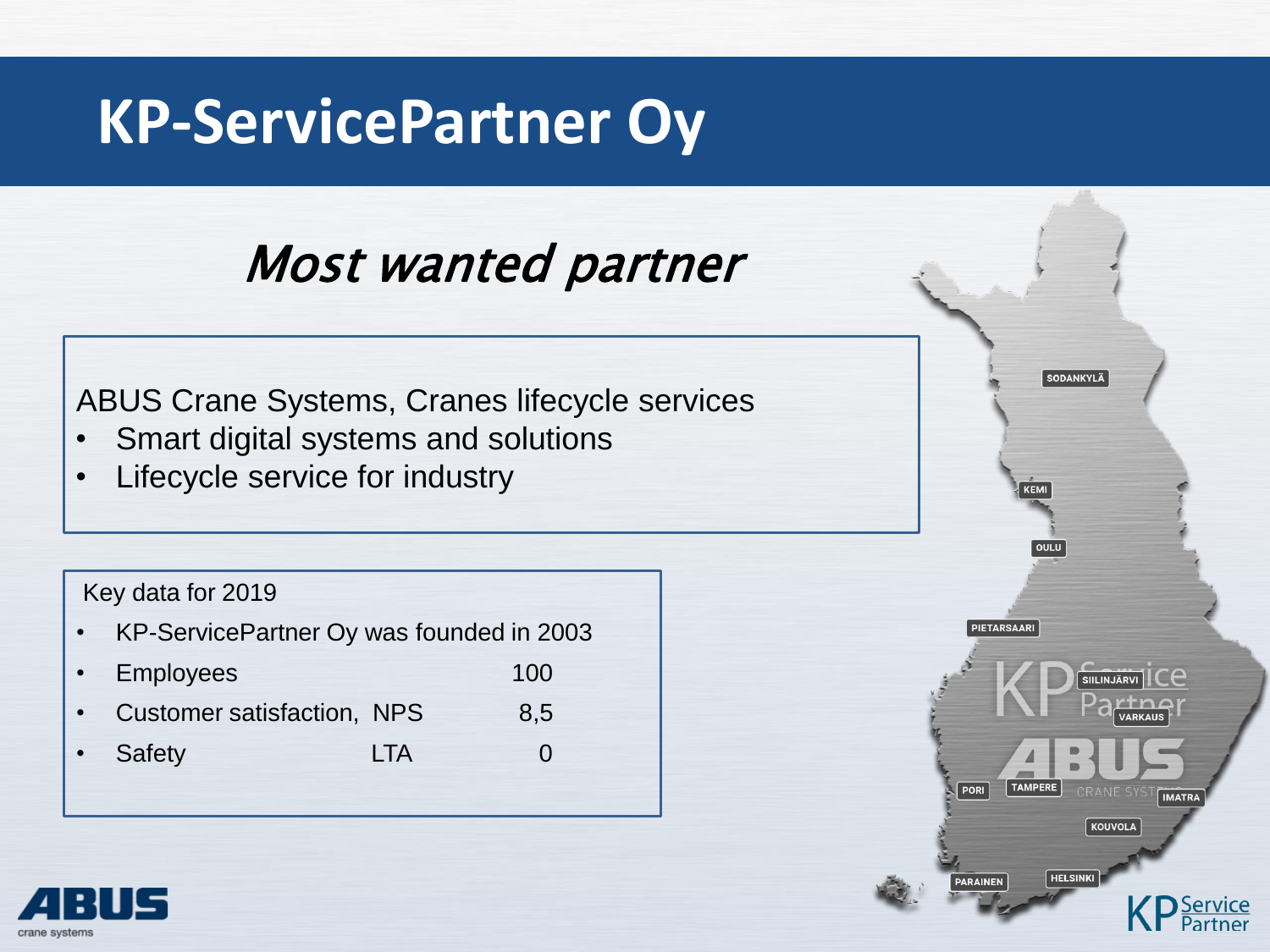#### art digital systems and solutions **the control of the control of the control Smart digital systems and solutions**

Transparent data usage for the customer systems:

- MESS mill management system
- CMMS maintenance management system
- ERP
- BI system

Optimization algorithms Machine learning Open interfaces High level security solution



.

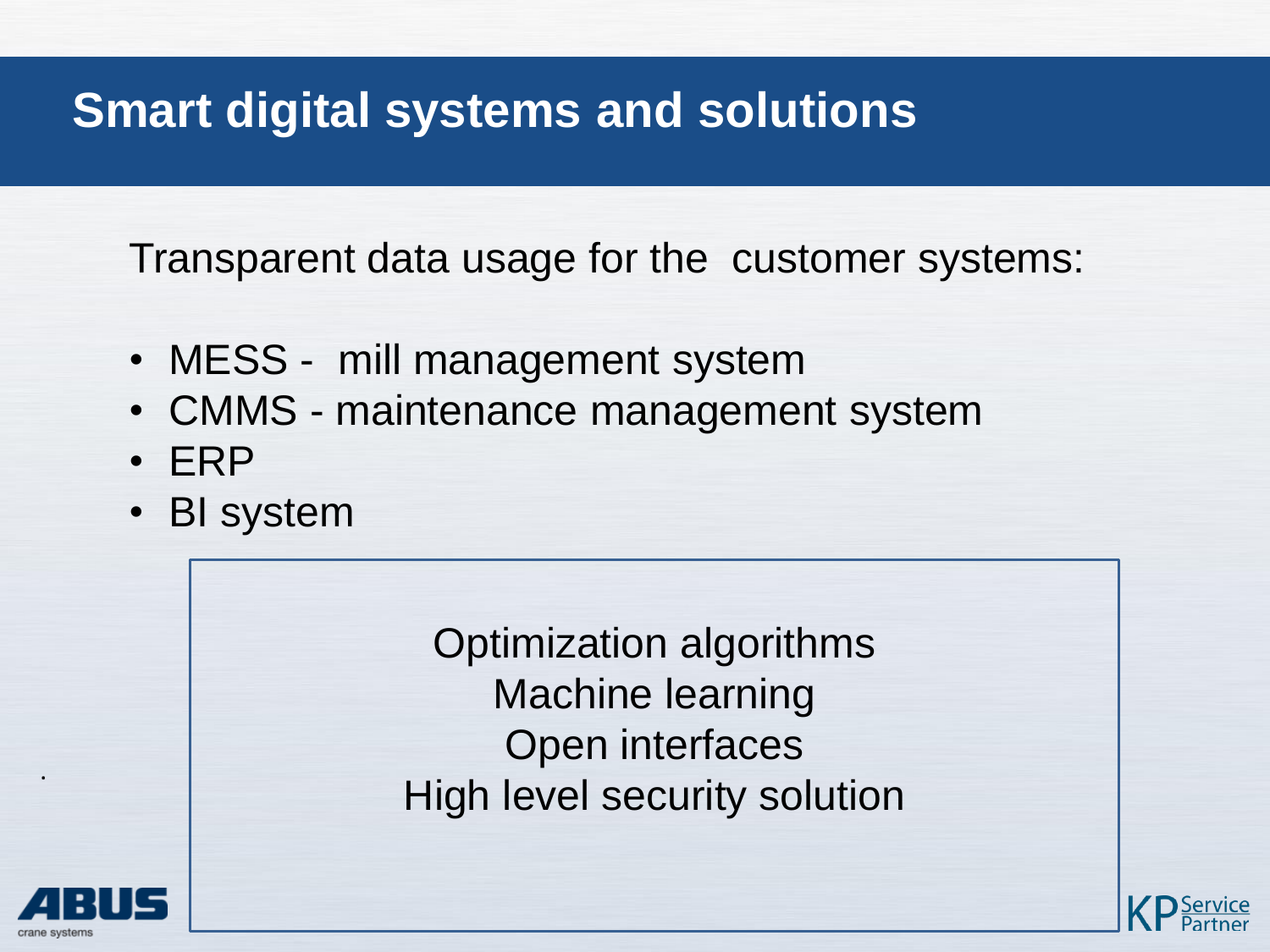



.

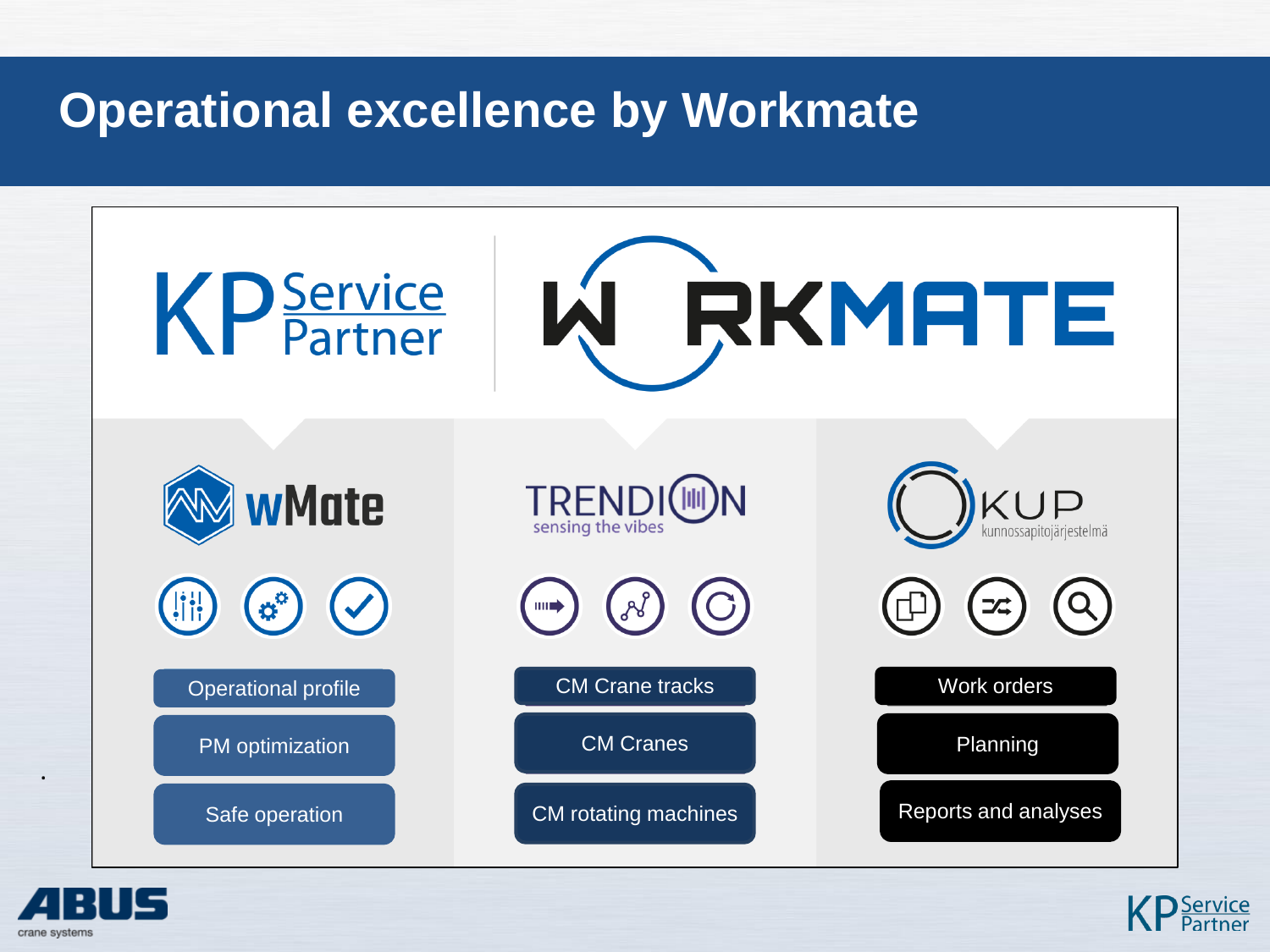



.

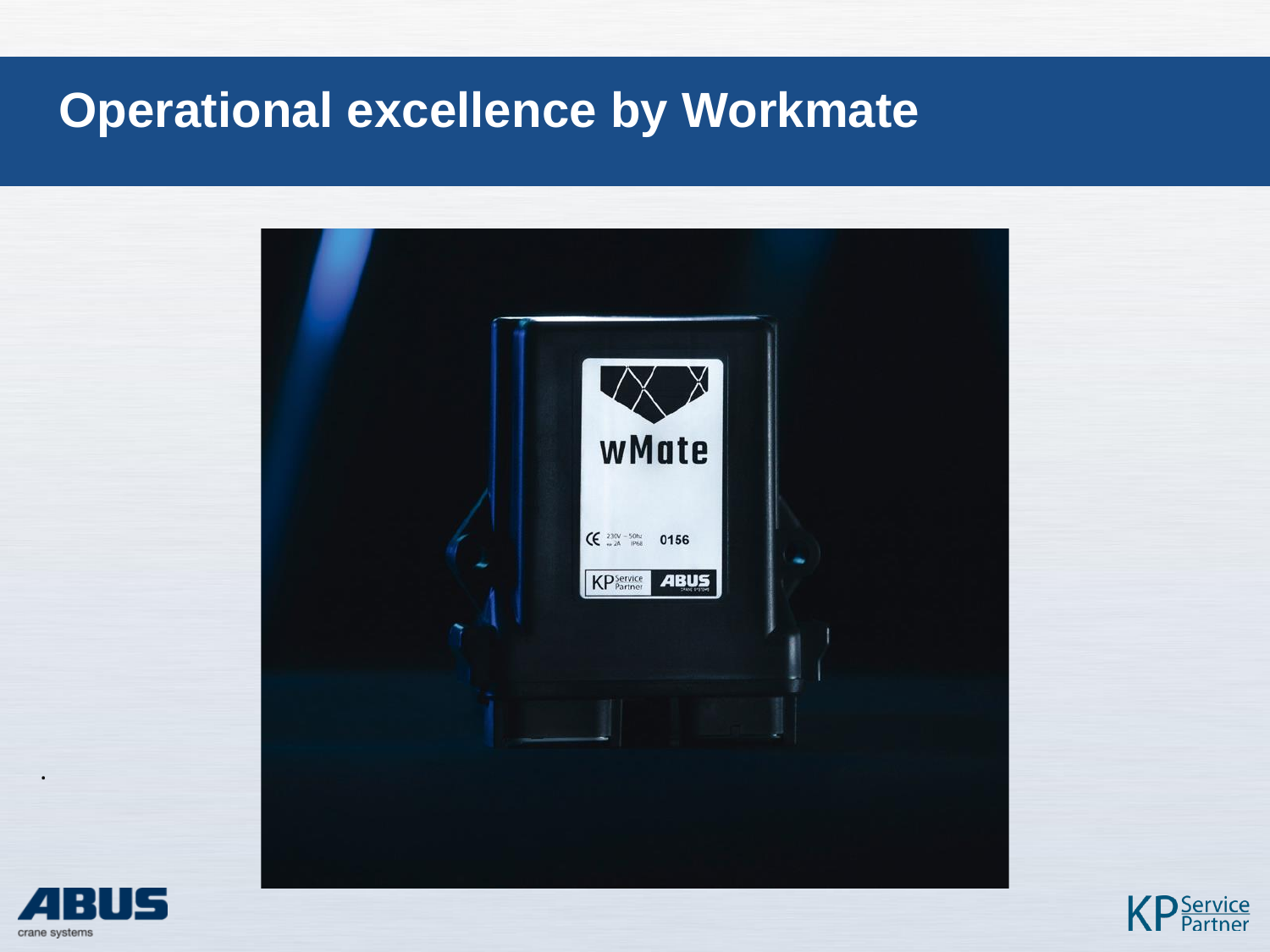#### EN13001 practical example







Michael Appel 31.10.2018